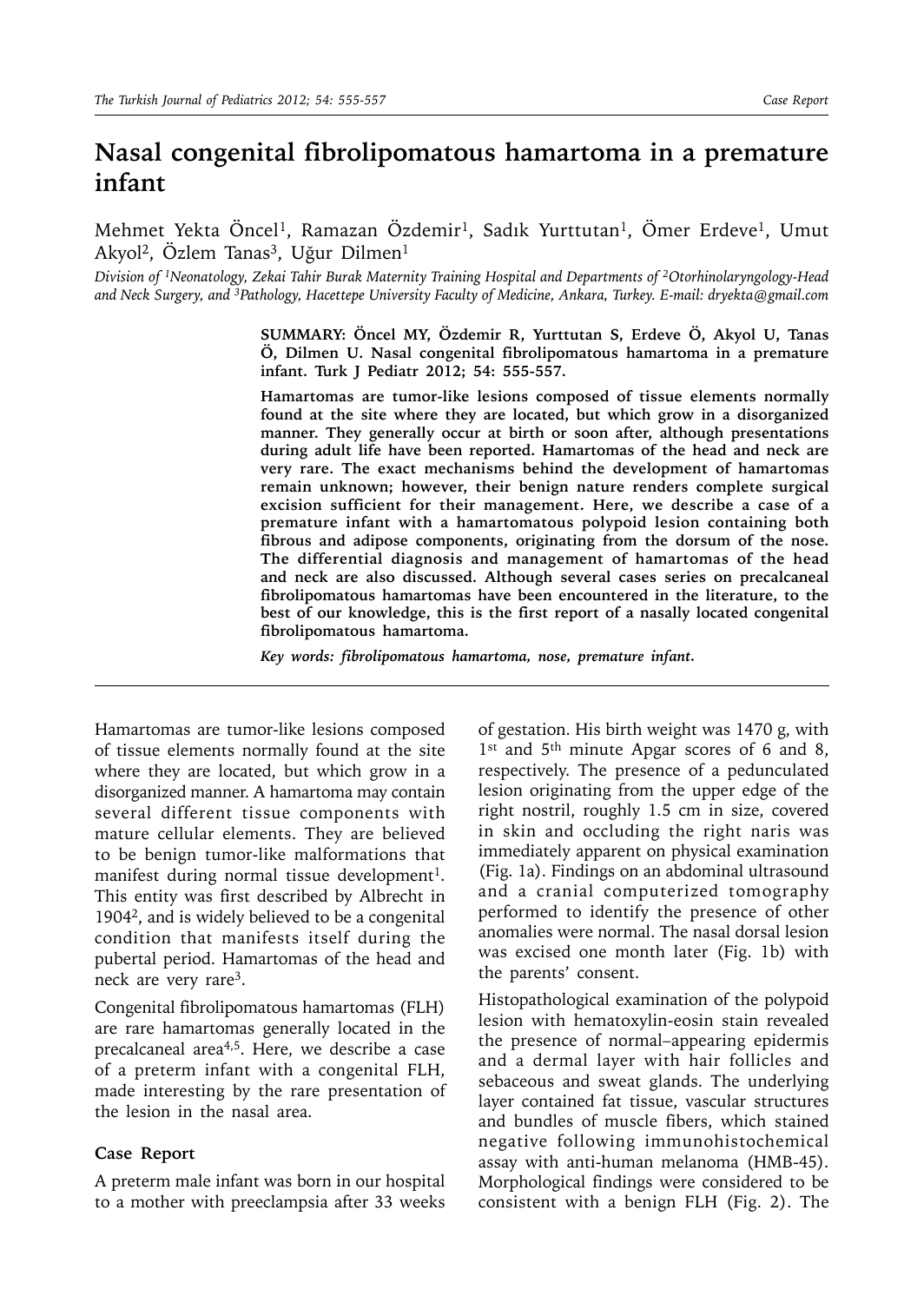patient was discharged on the same day of the procedure. No complication was observed



Figure 1. The pedunculated hamartomatous polypoid lesion originating from the dorsum of the nose (a). The macroscopic appearance of the excised lesion (b).



Figure 2. Microscopic appearance of the excised lesion showing lobulated mature adipose tissue protruding into the dermis and separated by collagenous fibrous sheaths (H&E x40 magnification).

in the postoperative period, with no signs of relapse after four months of follow-up.

## malformations that may occur during normal tissue development. Unlike teratomas and dermoid cysts, hamartomas are overgrowths of normal mature tissue, which occur within the normal organ or tissue of origin. Further growth ceases after full cellular maturation is achieved6. The presence of both mature fat and fibrous components in the lesion excised from our patient was a finding consistent with a hamartoma, or more precisely a fibrolipomatous lesion of hamartomatous origin.

The presence of fibrous proliferation in infants and young children was originally described in 1956 by Reye7, and was later named as "fibrous hamartoma (FH) of infancy" in 1965 by Enzinger1. A metaanalysis involving 197 cases of FHs revealed a male predominance of 70%, with 91% of lesions manifesting within the first year of life. A FH was observed at birth in 28 patients (23%). The most commonly reported locations were the axillary region, upper arms, upper trunk, inguinal region, and external genital areas. Nasal FHs are very rare, with an estimated frequency of 0.5%<sup>8</sup>. Our patient had a FLH located in the nasal area, which shared many histopathological similarities with FH.

Most of the case reports in the literature are of congenital FLH located in the precalcaneal region<sup>5,9</sup>. The etiology of precalcaneal FLHs is unclear, although several hypotheses have been proposed. It has been suggested that an idiopathic alteration in the involution of the plantar subcutaneous tissue in the final month of pregnancy and the first months of life may lead to herniation of fat into the subcutaneous tissue<sup>10</sup>. Although several case series on precalcaneal FLHs may be encountered in the literature, to the best of our knowledge, this is the first report of a nasally located congenital FLH.

In conclusion, congenital FLH is a rare benign hamartomatous lesion with a peculiar histology of cosmetic rather than clinical significance. It is readily treatable by excision alone, and no recurrences have been reported after surgical removal of such lesions.

#### **REFERENCES**

1. Enzinger FM. Fibrous hamartoma of infancy. Cancer 1965; 18: 241-248.

### **Discussion**

Hamartomas are non-neoplastic tumor-like